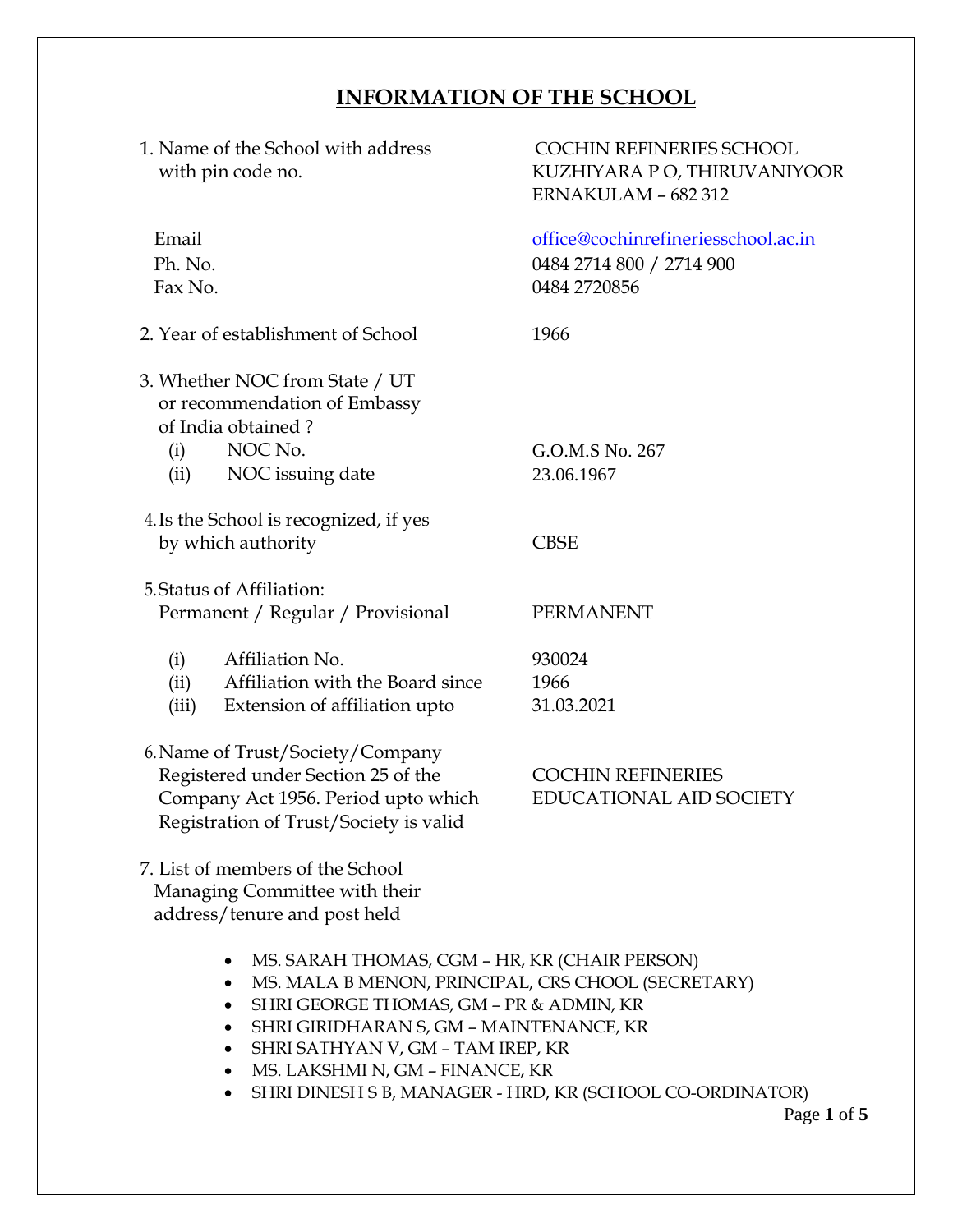- MS. MAYA MOHAN, EX-PRINCIPAL, CHINMAYA VIDYALAYA
- SHRI ANIL MOHAN, PRINCIPAL, KV 1, NAVAL BASE

8. Name and official address of the Manager/ MS. SARAH THOMAS<br>President/Chairman/Correspondent CGM - HR, BPCL KR President/Chairman/Correspondent

| (i)   | Email   | admin@cochinrefineriesschool.ac.in |
|-------|---------|------------------------------------|
| (ii)  | Ph. No. | 0484 2714800                       |
| (iii) | Fax No. | 0484 2720856                       |

9. Area of School campus

| (i)   | In Acres                               | <b>12.61 Acres</b> |
|-------|----------------------------------------|--------------------|
| (ii)  | In Sq. mtrs                            | 51016 sq. mtrs     |
| (iii) | Built up area (sq. mtrs)               | 26,127             |
| (iv)  | Area of playground in sq. mtrs         | 9,533              |
| (v)   | Other facilities                       |                    |
|       | Swimming Pool<br>(a)                   | NO                 |
|       | Indoor games<br>(b)                    | <b>YES</b>         |
|       | Dance Rooms<br>(c)                     | <b>YES</b>         |
|       | (d)<br>Gymnasium                       | NO                 |
|       | <b>Music Rooms</b><br>(e)              | <b>YES</b>         |
|       | (f)<br>Hostels                         | NΟ                 |
|       | Health and Medical check up YES<br>(g) |                    |

## 10. Details of fee structure

| (i)   | Pre Nursery | <b>NA</b>    |
|-------|-------------|--------------|
| (ii)  | KG          | 21000 / YEAR |
| (iv)  | I to V      | 21000 / YEAR |
| (v)   | VI to VIII  | 21000 / YEAR |
| (vi)  | IX&X        | 24700 / YEAR |
| (vii) | XI & XII    | 28300 / YEAR |
|       |             |              |

## 11. Transport facility

| (i)   | Own buses                     |            |
|-------|-------------------------------|------------|
| (ii)  | Buses hired on contract basis | <b>YES</b> |
| (iii) | Details of transport charges  | 700/MONTH  |

12. Particulars of teaching staff ( to be updated time to time )

| S:N | <b>Name</b>      | Designation      | D.O.B        | D.O.I          |  |
|-----|------------------|------------------|--------------|----------------|--|
|     | l  MALA B MENON  | <b>PRINCIPAL</b> | 18-Sep-62    | $1$ -Jul- $11$ |  |
|     | 2 PREMLATA SHAII | VICE PRINCIPAL   | 27-Oct-66    | 22-Oct-98      |  |
|     | 3 ANICE GEORGE   | PGT              | $30$ -Jul-62 | 5-Jul-88       |  |

Page **2** of **5**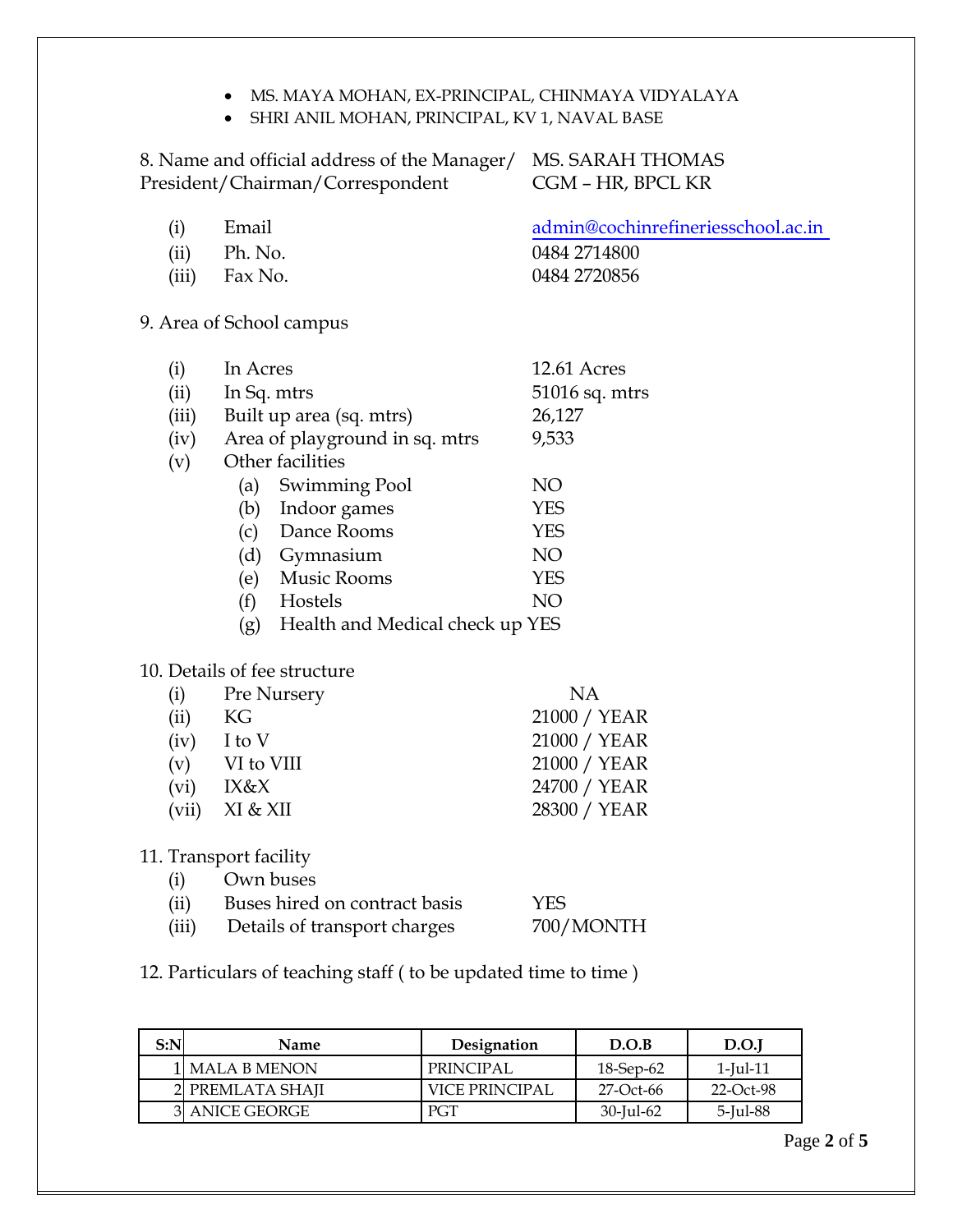|    | 4 JAYASHREE L.          | PGT               | 22-Feb-64  | 7-Jun-88       |
|----|-------------------------|-------------------|------------|----------------|
|    | 5 SURESH KUMAR.C        | PGT               | 21-May-75  | $2$ -Jun-08    |
|    | 6 SHINE P. JOSE<br>PGT  |                   | 28-Mar-80  | $2$ -Jun-08    |
|    | 7 C. SATHISH KUMAR      | PGT               | 5-Aug-72   | 30-Oct-98      |
|    | 8 ANJU B.               | PGT               | 23-Feb-72  | 21-Jun-01      |
|    | 9 JAYAKRISHNAN P        | PGT               | 05-Feb-89  | 1-Jun-17       |
|    | 10 REBY K B             | PGT               | 11-Apr-83  | $4$ -Jun- $18$ |
|    | 11 SRIVIDYA R.          | PGT               | 2-Jan-81   | $2$ -Jun-08    |
|    | 12 SINDHU S.            | PGT               | 30-May-69  | 9-Aug-99       |
|    | 13 RACHEL THOMAS        | <b>TGT</b>        | 31-May-67  | $2$ -Jul-98    |
|    | 14 MANJU S.             | <b>TGT</b>        | 27-Feb-72  | 7-Jul-99       |
|    | 15 SUNIL S.             | TGT               | 23-Feb-80  | 1-Jun-09       |
|    | 16 R. KUMARI MAYA       | <b>TGT</b>        | 3-Apr-73   | 21-Oct-98      |
|    | 17 ANN JACKSON PANAKKAL | <b>TGT</b>        | 15-Dec-78  | $1$ -Jun- $12$ |
|    | 18 SANGEETHA K.P.       | <b>TGT</b>        | 19-Dec-74  | 20-Jun-01      |
|    | 19 PREETHI RAJEEV       | <b>TGT</b>        | 16-Jun-74  | $11$ -Jul-08   |
|    | 20 VINITHA SANTOSH      | <b>TGT</b>        | 16-May-65  | 28-Jul-99      |
|    | 21 YAMUNA VARMA         | <b>TGT</b>        | 10-Jan-72  | 31-May-00      |
|    | 22 STANLEY ARUN C A     | <b>TGT</b>        | 19-Apr-80  | $3$ -Jun-13    |
|    | 23 PREETHY JAYARAJ      | <b>TGT</b>        | 16-Dec-75  | $1$ -Jun-09    |
|    | 24 JISMOL K J           | <b>TGT</b>        | 30-May-84  | $2$ -Jun-14    |
|    | 25 ANUMOL ANTONY        | <b>TGT</b>        | $2-May-76$ | $2$ -Jun-08    |
|    | 26 NALINI N.            | PRIMARY HEAD      | 27-Jul-69  | $2$ -Jun-08    |
|    | 27 DAISY SANTHOSH       | PRT               | 31-May-67  | 2-Jun-97       |
|    | 28 VIDHYA RAMAKRISHNAN  | PRT               | 27-Oct-77  | $1$ -Jun- $12$ |
|    | 29 RACHNA RAVINDRAN     | <b>PRT</b>        | 3-Oct-80   | 6-Aug-12       |
|    | 30 VIDHYA VENUGOPAL     | PRT               | 15-Nov-78  | $3$ -Jun-13    |
|    | 31 JAYA RAJAN           | PRT               | 25-May-79  | $3$ -Jun-13    |
|    | 32 SARITHA V G          | PRT               | 17-May-81  | 3-Jun-13       |
|    | 33 DIVYA P RANGAN       | PRT               | 8-Mar-82   | $3$ -Jun-13    |
|    | 34 MANEESHA V           | PRT               | 25-Apr-85  | $2$ -Sep-13    |
|    | $35$ ANJU K             | PRT               | 30-Nov-77  | $2$ -Jun-14    |
|    | 36 RESHMI S PILLAI      | PRT               | 23-Dec-82  | 1-Jun-15       |
| 37 | <b>SHILPAS</b>          | PRT               | 17-May-86  | $1$ -Jun- $15$ |
|    | 38 PRADEEP B            | PRT               | 21-Dec-81  | $3$ -Jun-15    |
|    | 39 SUMA RAJESWARY K     | PRT               | 06-Apr-84  | $1$ -Jun- $16$ |
| 40 | <b>HUSNA A K</b>        | SPL EDUCATOR      | 27-May-81  | $1$ -Jun- $18$ |
| 41 | KANCHANA CHANDRAN       | COUNSELLOR        | 25-Nov-84  |                |
|    |                         |                   |            | $1$ -Jun- $17$ |
|    | 42 SONIAMOL T P         | PRT               | 10-Apr-88  | $1$ -Jun- $18$ |
| 43 | DHANALAKSHMI A S        | PRT               | 26-Sep-89  | 1-Jun-18       |
| 44 | <b>ANITHAS</b>          | LIBRARIAN         | 28-Dec-87  | $3$ -Jun-19    |
| 45 | DEENA REBEIRO           | <b>KG TEACHER</b> | 23-Jun-89  | $3$ -Jun-19    |
|    | 46 VIVEK V              | PRT               | 15-May-93  | $3$ -Jun-19    |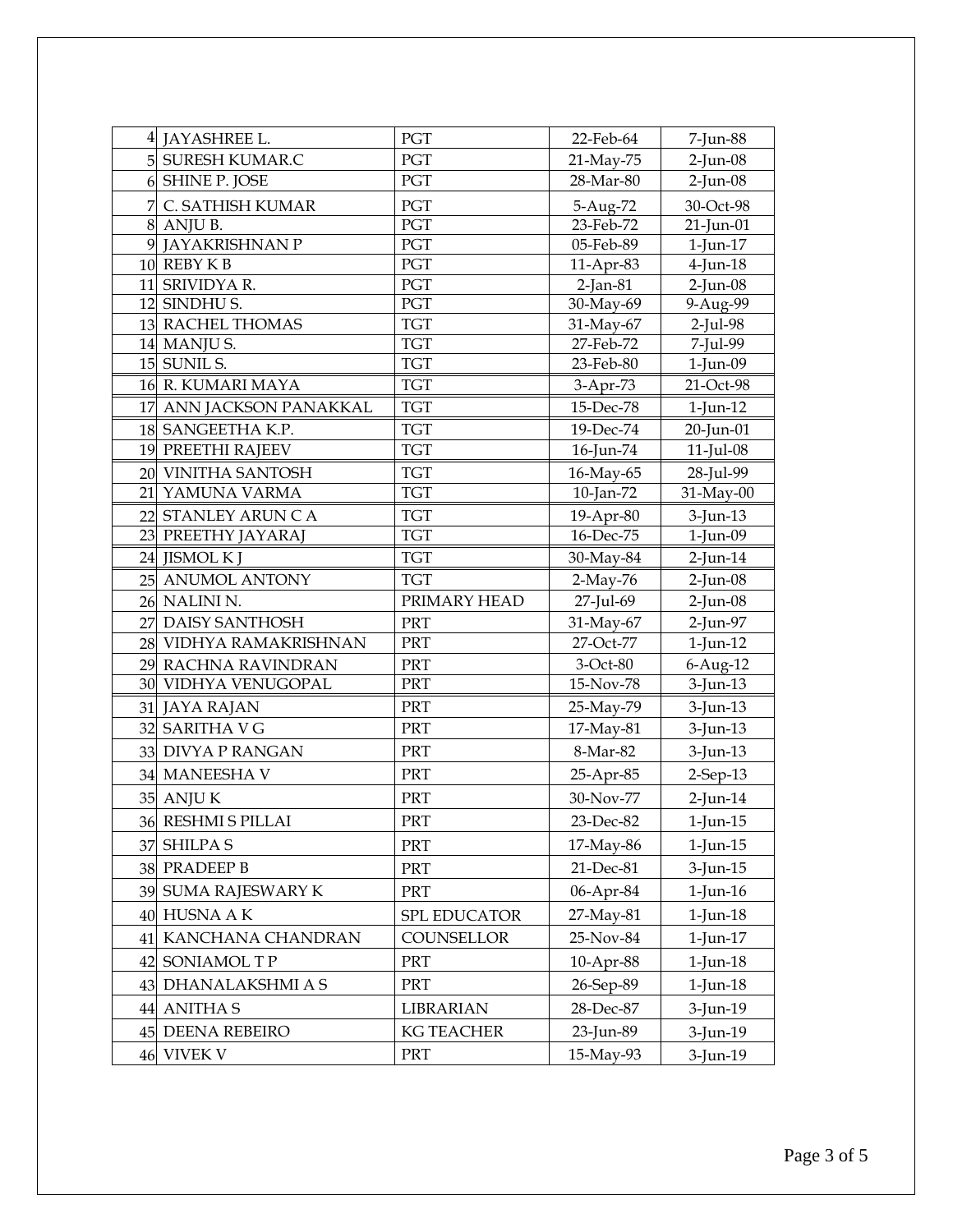|                  | Designation $7th$ Pay Basic | $7th$ Pay | $%$ of DA | $%$ of HRA $ $ EPF |              |
|------------------|-----------------------------|-----------|-----------|--------------------|--------------|
|                  |                             | Level     |           |                    | Contribution |
| <b>PRT</b>       | 35400                       | 06        | 17        | 16                 |              |
| <b>TGT</b>       | 44900                       | 07        | 17        | 16                 | 1າ           |
| PGT              | 47600                       | 08        | 17        | 16                 |              |
| <b>SUB STAFF</b> | 18000                       | 01        | 17        | 16                 | 1າ           |

13. Details of salary being paid by the school to teaching staff/non teaching staff (to be updated time to time)

14. Mode of payment of salary

| (i)   | Name of the Bank through which salary is drawing |                                              | <b>SBI</b>               |
|-------|--------------------------------------------------|----------------------------------------------|--------------------------|
| (ii)  | Through single cheque transfer advice            |                                              | SINGLE CHQ               |
| (iii) | Individual cheque                                |                                              |                          |
| (iv)  | Cash                                             |                                              |                          |
|       | 15. Library facilities                           |                                              |                          |
| (i)   | Size of the Library in sq. feet                  | 4380                                         |                          |
| (ii)  | No. of periodicals                               | 20                                           |                          |
| (iii) | No. of Dailies                                   | 12                                           |                          |
| (iv)  | No. of Reference books class wise                | 13946                                        |                          |
| (v)   | No. of Magazine                                  | 8                                            |                          |
| (vi)  | Others                                           |                                              |                          |
|       | 16. Name of the Grievance/redressal Officer      |                                              |                          |
|       | with Email, Ph. No. Fax No.                      | Mrs. Mala B Menon                            |                          |
|       | 17. Members of Sexual Harassment Committee       | Principal, Vice Principal<br>Asst. Head Girl | PTA President, Head Girl |
|       |                                                  |                                              |                          |

18. Section wise enrolment of School for the Class Section Enrolment current session

| Class<br><b>Section</b> |             | Enrolment |
|-------------------------|-------------|-----------|
|                         | LKG A       | 22        |
| <b>LKG</b>              | LKG B       | 21        |
| <b>UKG</b>              | <b>UKGA</b> | 30        |
|                         | <b>UKGB</b> | 29        |
|                         | IΑ          | 30        |